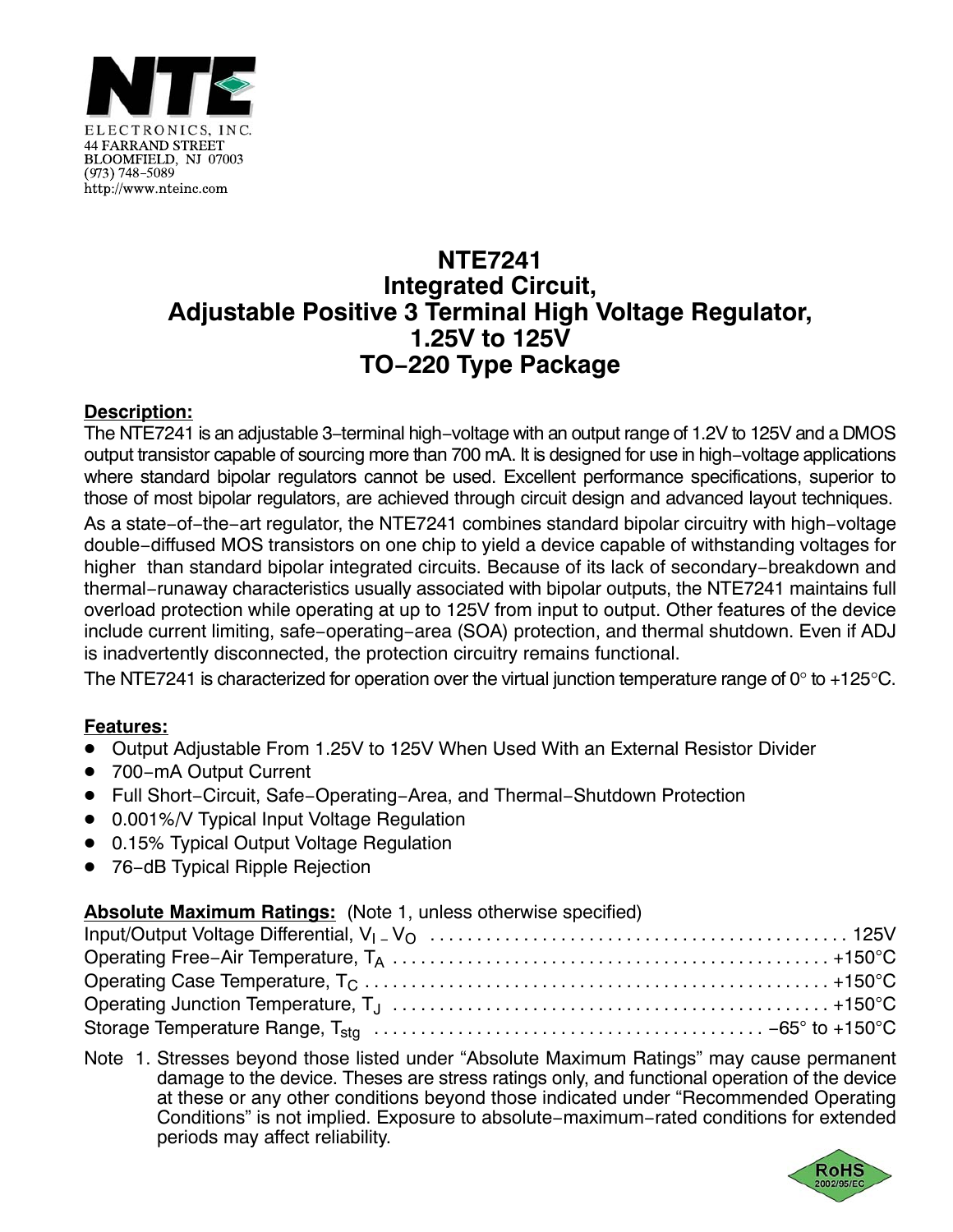# **Absolute Maximum Ratings (Cont'd):** (Note 1, unless otherwise specified)

| Lead Temperature 1.6mm (1/16 inch) from case for 10 seconds, $T_1$ +260°C |  |
|---------------------------------------------------------------------------|--|

- Note 1. Stresses beyond those listed under "Absolute Maximum Ratings" may cause permanent damage to the device. Theses are stress ratings only, and functional operation of the device at these or any other conditions beyond those indicated under "Recommended Operating Conditions" is not implied. Exposure to absolute−maximum−rated conditions for extended periods may affect reliability.
- Note 2. Maximum power dissipation is a function of  $T_J$ (max),  $R_{thJA}$  and  $T_A$ . The maximum allowable power dissipation at any allowable ambient temperature is  $\overline{P}_{D} = (T_{J}(max) - T_{A}/R_{thJA})$ . Operating at the absolute maximum  $T_{\rm J}$  of +150°C can affect reliability. Due to variations in individual device electrical characteristics and thermal resistance, the built−in thermal overload protection may be activated at power levels slightly above or below the rated dissipation.

#### **Recommended Operating Conditions:**

| <b>Parameter</b>                       | <b>Symbol</b>                                 | <b>Test Conditions</b> | Min | Typ                      | Max | Unit    |
|----------------------------------------|-----------------------------------------------|------------------------|-----|--------------------------|-----|---------|
| Input-to Output Voltage Differential   | $V_{\rm O}$<br>v.<br>$\overline{\phantom{0}}$ |                        | -   | -                        | 125 |         |
| Output Current                         | חו                                            |                        | 15  | $\overline{\phantom{a}}$ | 700 | mA      |
| Operating Virtual Junction Temperature |                                               |                        |     | -                        | 125 | $\circ$ |

#### **Electrical Characteristics:**  $(V_1 - V_0 = 25V, I_0 = 0.5A, T_J = 0^\circ$  to +125°C 10mA, Note 3, unless otherwise specified)

| <b>Parameter</b>                                 | <b>Test Conditions</b>                                                                                 |                                    | Min                      | <b>Typ</b> | Max                      | <b>Unit</b>             |
|--------------------------------------------------|--------------------------------------------------------------------------------------------------------|------------------------------------|--------------------------|------------|--------------------------|-------------------------|
| Input Voltage Regulation                         | $V_1 - V_{\Omega} = 20V$ to 125V,                                                                      | $T_{\rm J} = +25^{\circ}C$         | -                        | 0.001      | 0.01                     | $\sqrt[6]{N}$           |
|                                                  | $P \le$ Rated Dissipation, (Note 4)                                                                    | $T_J = 0^\circ \text{C}$ to +125°C | -                        | 0.004      | 0.02                     | %N                      |
| <b>Ripple Rejection</b>                          | $\Delta V_{I(PP)} = 10V, V_{O} = 10V, f = 120H_{Z}$                                                    |                                    | 66                       | 76         | $\overline{\phantom{0}}$ | dB                      |
| Output Voltage Regulation                        | $IO$ = 15 mA to 700 mA, T <sub>i</sub> = +25°C                                                         | $V_{\Omega} \leq 5V$               |                          | 7.5        | 25                       | mV                      |
|                                                  |                                                                                                        | $V_{\Omega} \leq 5V$               |                          | 0.15%      | 0.5%                     |                         |
|                                                  | $IO$ = 15 mA to 700 mA,<br>$P \leq$ Rated Dissipation                                                  | $V_{\Omega} \leq 5V$               | -                        | 20         | 70                       | mV                      |
|                                                  |                                                                                                        | $V_O \le 5V$                       | $\overline{\phantom{0}}$ | 0.3        | 1.0                      | %                       |
| Output Voltage Change<br>with Temperature        |                                                                                                        |                                    |                          | 0.4%       |                          |                         |
| Output Voltage<br>Long-Term Drift                | 1000 hours at $T_{J}$ = +125°C, V <sub>1</sub> – V <sub>0</sub> = 125V                                 |                                    |                          | 0.2%       |                          |                         |
| <b>Output Noise Voltage</b>                      | $f = 10H_z$ to $10_kH_z$ , $T_J = +25^\circ C$                                                         |                                    | $\qquad \qquad -$        | 0.003%     |                          |                         |
| Minimum Output Current<br>to Maintain Regulation | $V_1 - V_{\Omega} = 125V$                                                                              |                                    |                          |            | 15                       | mA                      |
| Peak Output Current                              | $V_1 - V_{\odot} = 25V$ , t = 1 ms                                                                     |                                    |                          | 1100       | $\overline{\phantom{0}}$ | mA                      |
| $V_1 - V_0 = 15V$ , t = 30ms                     |                                                                                                        |                                    | 715                      |            | mA                       |                         |
|                                                  | $V_1 - V_0 = 25V$ , t = 30ms                                                                           |                                    | 700                      | 900        |                          | mA                      |
| $V_1 - V_{\Omega} = 125V$ , t = 30ms             |                                                                                                        | 100                                | 250                      |            | mA                       |                         |
| <b>ADJ Input Current</b>                         |                                                                                                        |                                    |                          | 83         | 110                      | μA                      |
| Change in ADJ<br>Input Current                   | $V_1 - V_0 = 15V$ to 125V, $I_0 = 15$ mA to 700mA,<br>$P \leq$ Rated Dissipation                       |                                    |                          | 0.5        | 5                        | μA                      |
| Reference Voltage<br>(OUT to ADJ)                | $V_1 - V_{\Omega} = 10V$ to 125V, $I_{\Omega} = 15$ mA to 700mA,<br>$P \leq$ Rated Dissipation, Note 5 |                                    | 1.2                      | 1.27       | 1.3                      | $\overline{\mathsf{v}}$ |

Note 3. Pulse–testing techniques maintain the junction temperature as close to the ambient temperature as possible. Thermal effects must be taken into account separately.

Note 4. Input voltage regulation is expressed here as the percentage change in output voltage per 1−V change at the input.

Note 5. Due to the dropout voltage and output current−limiting characteristics of this device, output current is limited to less than 700 mA at input−to−output voltage differentials of less than 25V.